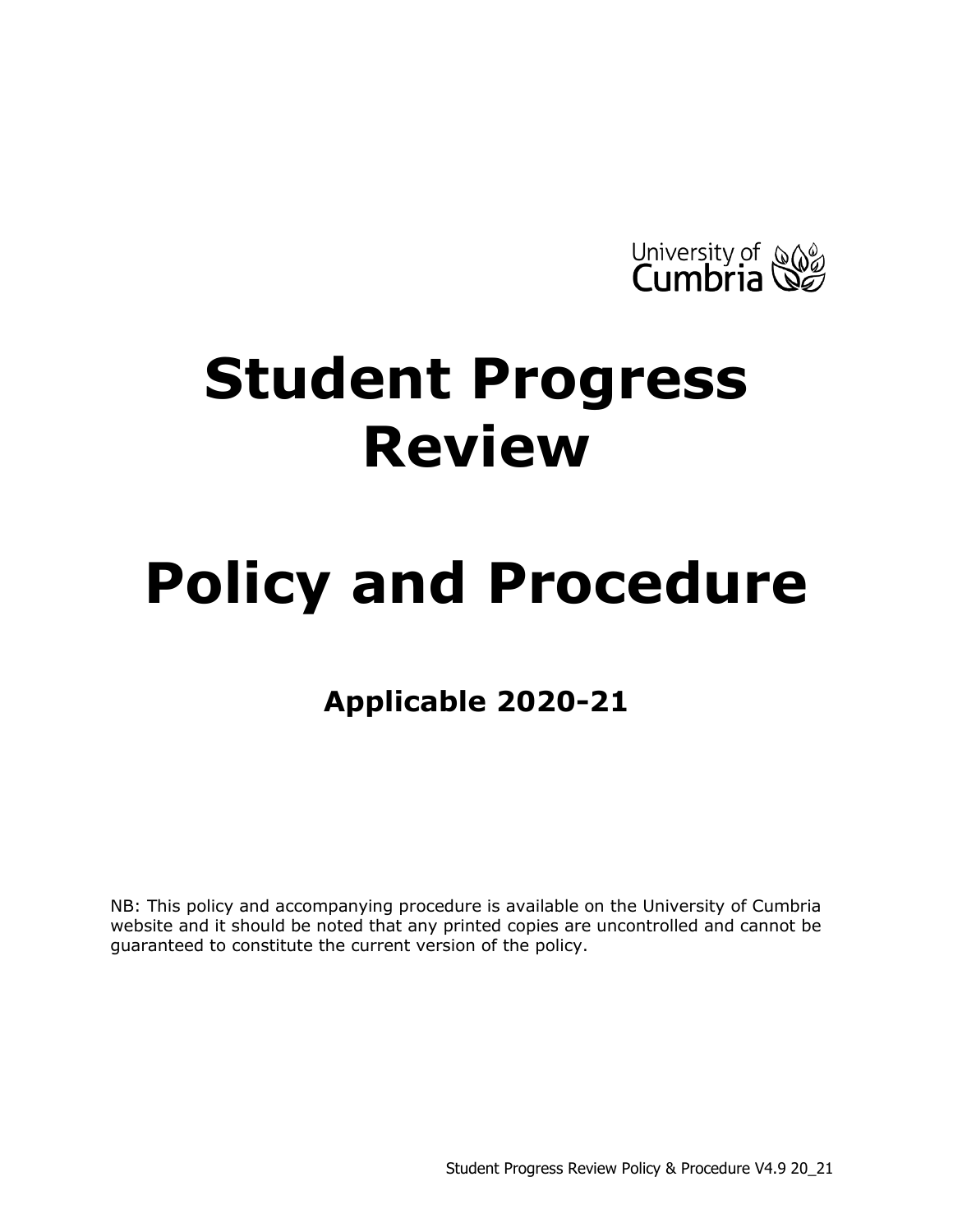| <b>Student Progress Review Policy</b>                                                                                                                                                                                                                                                                                                                                                                                                                                                                                             | <b>Student Progress Review Procedure</b>                                                                                                                                                                                                                                                                                 |  |  |
|-----------------------------------------------------------------------------------------------------------------------------------------------------------------------------------------------------------------------------------------------------------------------------------------------------------------------------------------------------------------------------------------------------------------------------------------------------------------------------------------------------------------------------------|--------------------------------------------------------------------------------------------------------------------------------------------------------------------------------------------------------------------------------------------------------------------------------------------------------------------------|--|--|
| <b>Contents:</b>                                                                                                                                                                                                                                                                                                                                                                                                                                                                                                                  | <b>Contents:</b>                                                                                                                                                                                                                                                                                                         |  |  |
| <b>Introduction</b><br>1.<br>2.<br><b>Aims and Objectives</b><br>3.<br><b>Scope</b><br><b>Definitions</b><br>4.<br>5.<br><b>Roles and Responsibilities</b><br><b>The Policy Principles</b><br>6.<br>7.<br><b>Relationship with other University</b><br>procedures<br>8.<br>Documents, Action Plans and<br><b>Records Management</b><br>9.<br><b>Disability Discrimination, Equality of</b><br><b>Opportunity and Equality and</b><br>Diversity; Impact Assessment<br><b>Statements</b><br>10.<br><b>Risk Management Statement</b> | <b>Introduction</b><br>1.<br>2.<br>Advice, Guidance and Support<br>(including Students' Union)<br>3.<br><b>Convening and Engaging with the</b><br><b>Student Progress Review</b><br><b>The Student Progress Review</b><br>4.<br>appointment<br>5.<br><b>The Review Meeting</b><br>6.<br><b>Signposting Opportunities</b> |  |  |

 $\overline{\phantom{a}}$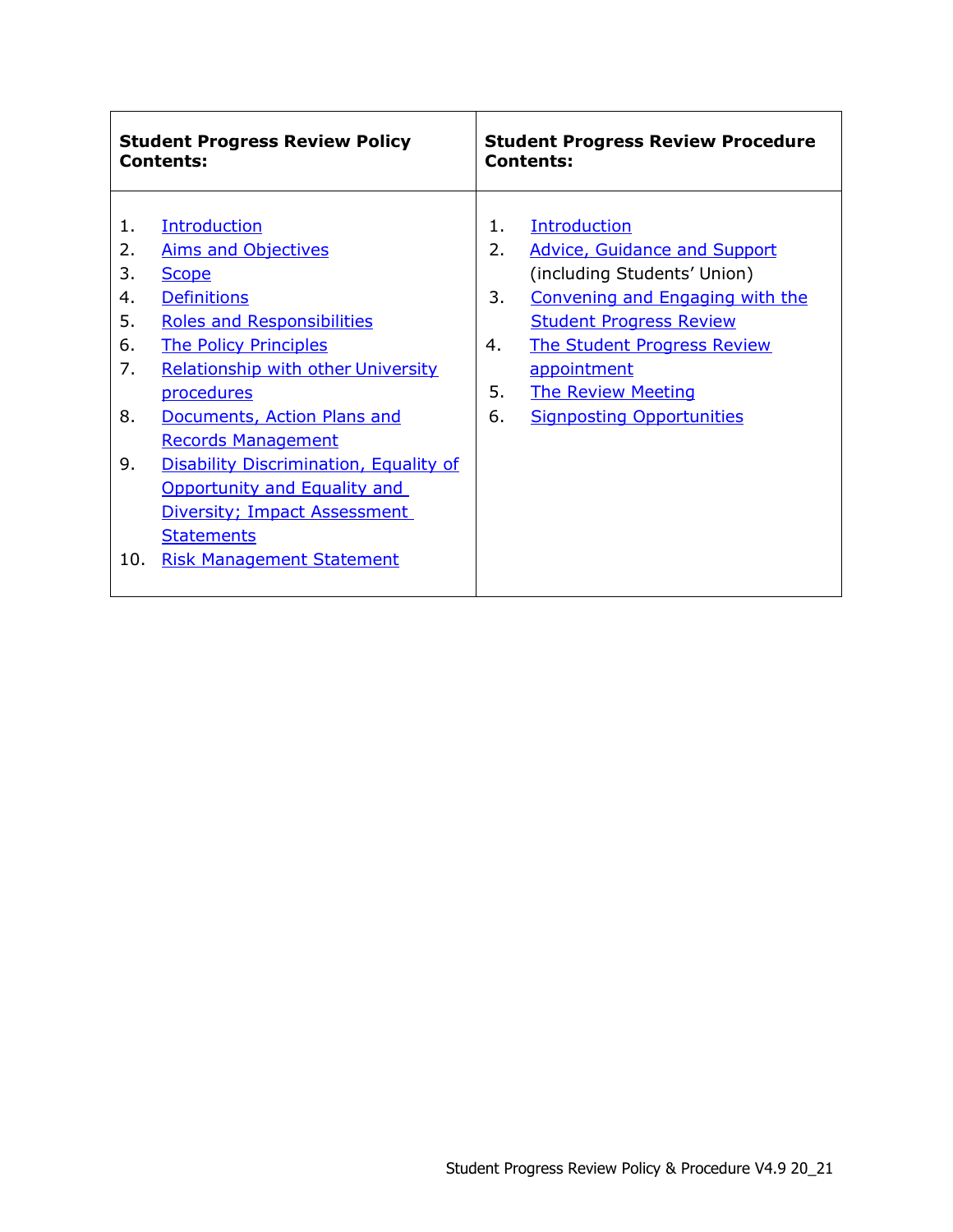### **STUDENT PROGRESS REVIEW POLICY**

#### <span id="page-2-0"></span>**1. Introduction**

At the University of Cumbria, we aim to facilitate the academic, professional and personal progression of all our students and to support the principle of lifelong learning. Consequently, we are strongly committed to providing a range of services and support mechanisms that help students achieve their goals and objectives, both personal as well as academic. This is facilitated in collaboration with staff across the University and between staff and students, recognising that there will be times when students will need assistance and intervention in order to succeed in their chosen field.

#### <span id="page-2-1"></span>**2. Aims and Objectives**

The key aim of the Student Progress Review policy and procedure is to aid student retention and achievement by discussing concerns at the earliest opportunity (see Appendix A: Student Progress Review Flow Chart). In order to monitor retention, the use of the Student Progress Review is logged and anonymous data is reported to a range of Committees/Boards throughout the year (see S5: Roles and Responsibilities, below).

In operation, the Student Progress Review enables the PT/equivalent and student to:

- Explore together underlying reasons (which may be academic or personal circumstances or a combination of both) as to why the student is struggling to progress or feels particularly challenged and to
- Agree a way forward, using a structured framework. This may include signposting the student to other University policies, procedures or services or to relevant external agencies (Student Progress Review Procedure, S6).

The procedure consists of an initial Student Progress Review the aim of which is to recommend ways in which a student might progress on his/her course of study and ultimately to aid retention. Where appropriate, up to two follow-on Review Meetings may be arranged.

The Student Progress Review is not a disciplinary process. Such matters should be referred to the separate Student Code of Conduct and Disciplinary Procedure. However, where a student fails to attend a Student Progress Review without good reason, or makes no attempt to fulfil the action plan, referral to the Disciplinary Procedure may be considered.

#### <span id="page-2-2"></span>**3. Scope**

The Student Progress Review policy and accompanying procedure applies to all students enrolled with the University, whether or not the enrolment leads to a final award, wherever they are based and regardless of their mode of study.

Students registered with other institutions, but studying courses validated/franchised by the University, will be subject to the policies and procedures of their own institution.

<span id="page-2-3"></span>[Back to contents](#page-0-0)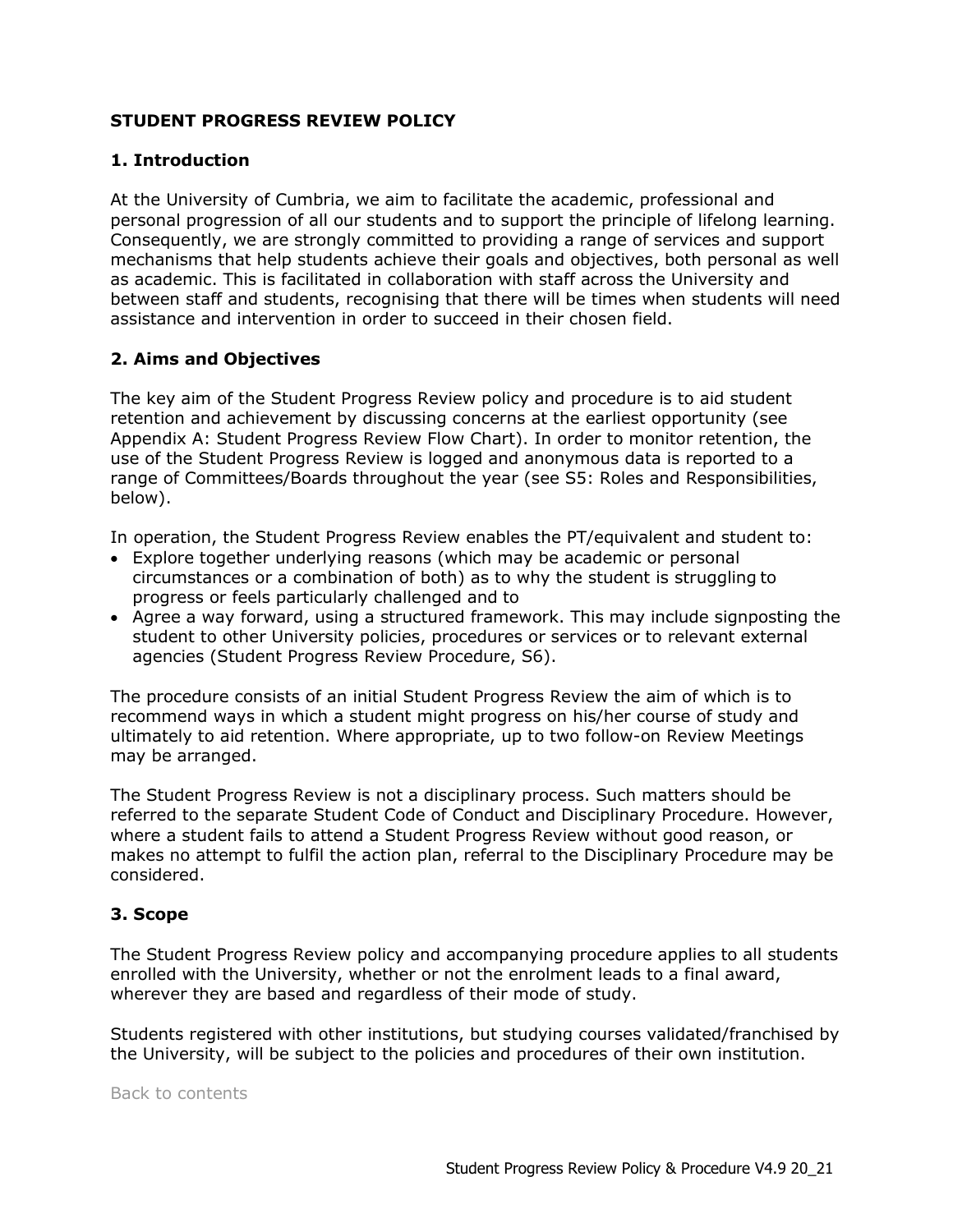## **4. Definitions**

Under this policy, concerns affecting a student's progress will be addressed through the following:

**Student Progress Review (SPR)**: the initial meeting requested by either a student or PT/equivalent to discuss the progress concerns, identify signposting opportunities where appropriate and agree an action plan. A Student Progress Review would also be held when a student returns from intercalation, to support reintegration to studies; or can be called to address implications resulting from the Disciplinary Procedure (although the Student Progress Review would not be an extension of the disciplinary investigations).

**Review Meeting 1 and 2 (RM 1 and 2)**: there may be up to two Review Meetings, intended to review the progress against the action plan agreed at the initial Student Progress Review. Together, the student and PT/equivalent can evaluate the effectiveness of the action plan and confirm achievements, making revisions where necessary. The Student Progress Review may also be used to discuss a Learning/Assessment Contract following a Module Assessment Board.

## <span id="page-3-0"></span>**5. Roles and Responsibilities**

Responsibilities for the approval, implementation and operation of the Student Progress Review lie in a number of areas:

Students:

- To recognise and engage with the Student Progress Review as a positive procedure to aid their progression.
- To contribute to discussions and agree a possible way forward with the PT/equivalent.
- To engage with the agreed action plan and keep PT/equivalent informed of progress.

PT/Cohort Leader/equivalent:

- To initiate and host a Student Progress Review where faculty has concerns regarding a student's academic progress.
- To respond to requests by students to arrange a Student Progress Review.
- To facilitate a collaborative, participatory approach to possible resolutions or solutions and to agree a way forward with the student via an Action Plan.

#### Associate/Deputy Dean/Heads of Department:

- To ensure the Student Progress Review is operated within academic departments.
- To identify relevant academic personnel (PT/Cohort Leader/equivalent) within the programmes to convene and host Student Progress Review meetings.
- To ensure all staff identified to convene and host Student Progress Reviews receive appropriate awareness-raising.
- To ensure agreed data is collected and reported to Academic Board on an annual basis.
- To report data regarding the ongoing use of the Student Progress Review procedures in relation to retention to relevant University Committees and ensure analysis is undertaken and action follows where necessary.
- To ensure all programme staff, including administrative support staff, are aware of the Student Progress Review procedures and to whom concerns about a student should be passed.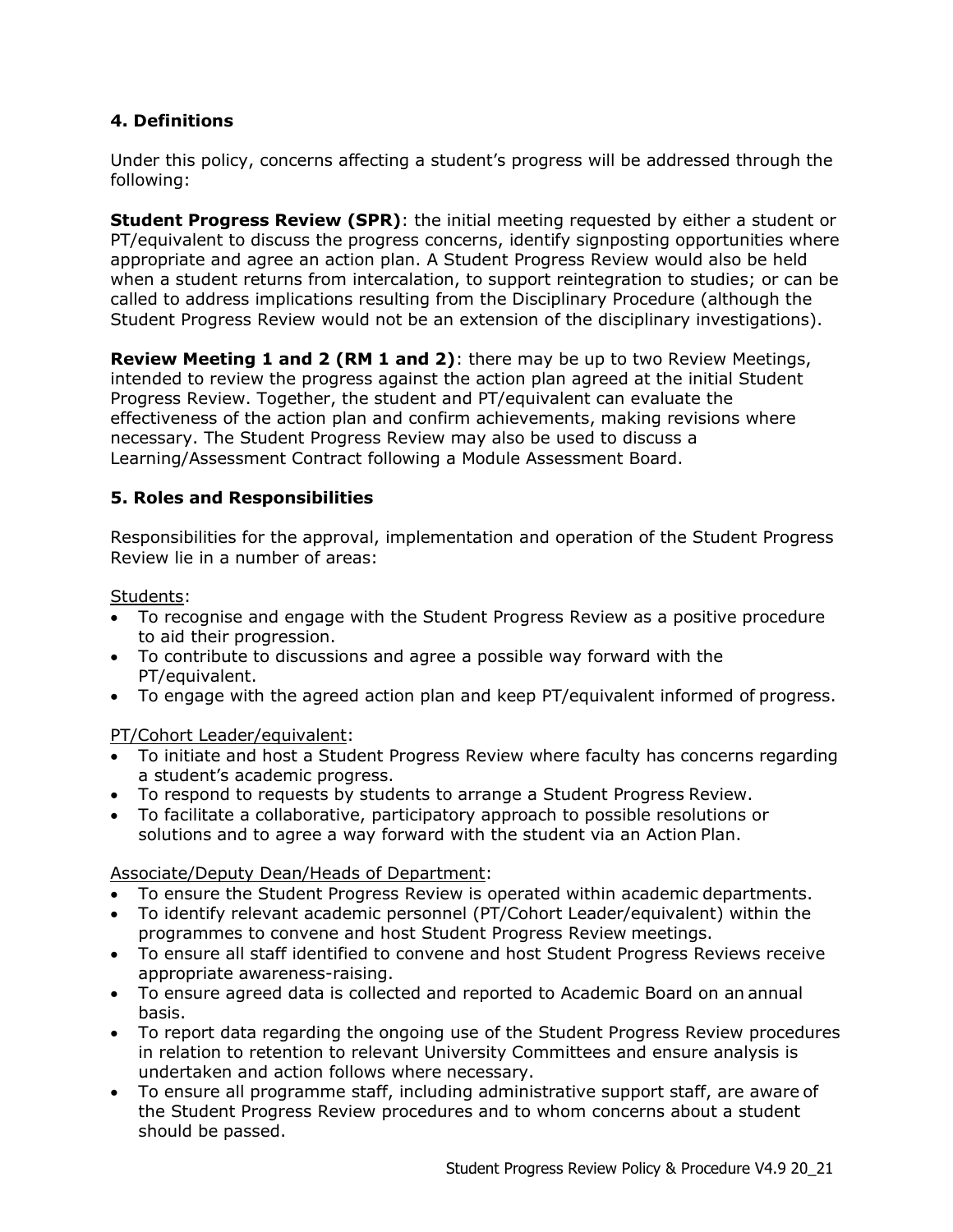• To receive and respond to any concerns raised by students regarding the operation of the Student Progress Review Procedure.

Professional Services:

- To raise awareness of the opportunities for signposting amongst students and those operating the Student Progress Review Procedure.
- To be available to offer information, advice and guidance regarding the use of other University polices depending on the circumstances presented.
- Student Academic and Administration Service (SAAS):
	- Programme Administration Team: To receive completed copies of Action Plans for logging and storage.
	- Assessment, Awards and Compliance team: Supports academic departments in the operation, training and awareness-raising of the procedure; facilitates the annual reporting to Academic Board and triennial review of the policy.
- Library and Student Services (LiSS): supports signposting by offering services and facilities to assist students where appropriate

Academic Board:

• To approve the implementation of the Student Progress Review policy and procedure and any subsequent amendments.

## <span id="page-4-0"></span>**6. The Policy Principles**

There is an expectation that students take significant responsibility for their learning, professional, academic and personal development, using a range of mechanisms available to them, and as such are expected to engage with the Student Progress Review.

When a student becomes aware that circumstances are affecting, or have the potential to affect, progress and/or achievement, they should approach their PT. A Student Progress Review may then follow to address the concerns.

The Student Progress Review can enable students, within a suitably supportive and participatory context, to resolve issues with a degree of independence and to take responsibility for their own progress.

Concerns might manifest themselves in a range of ways and might include, but are not limited to:

- Demonstrating a level of academic performance that is less than desired.
- Concerns affecting engagement with studies possibly identified through a more informal discussion, perhaps through a tutorial with a PT tutor.
- Missing lectures, seminars or other course-related activities.

It is recognised that concerns are experienced in different ways by different people and so discussions at a Student Progress Review will naturally be tailored. However, the underlying principles should be the same for all students. Concerns may be either academic-related or may be more personal, outside of the student's academic life, such as health or family concerns. This will impact on the nature of the action plan and any signposting that may be recommended (Student Progress Review Procedure S6: Signposting Opportunities).

## <span id="page-4-1"></span>**7. Relationship with other University procedures**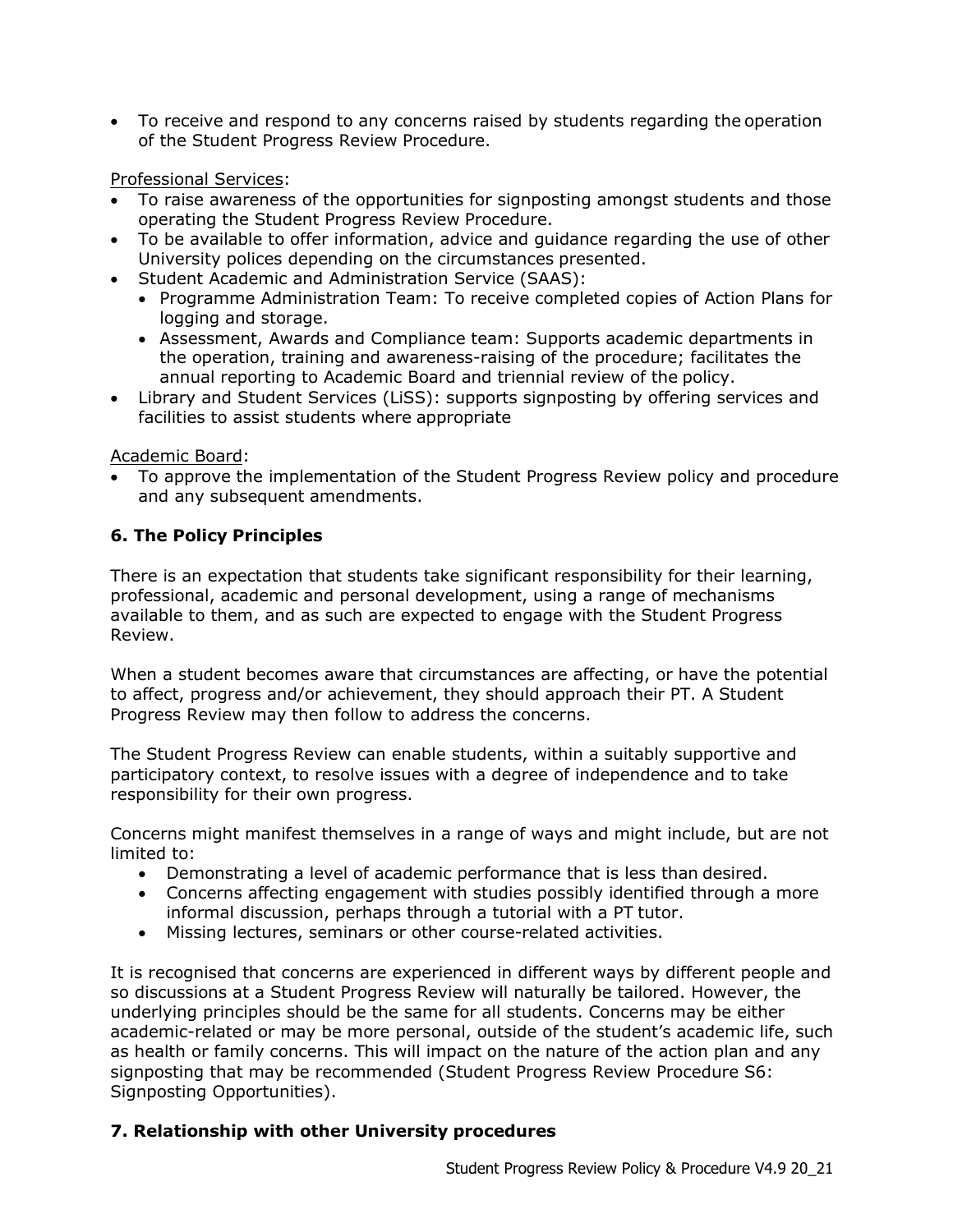The Student Progress Review is a formal method applied to address concerns regarding a student's progression/achievement. The Student Progress Review is aligned to other student-related policies as appropriate. The following University procedures exist independently of the Student Progress Review:

- a) Extenuating Circumstances
- b) Academic Appeals Procedure
- c) Intercalation processes
- d) Change of course processes
- e) Special exam/assessment procedures
- f) Extension request procedures
- g) The Student Complaints Policy and Procedure

However, any of the above might be discussed with the student during a Student Progress Review/Review Meeting particularly a) to c) and form a recommendation under the agreed action plan.

Also separate to the Student Progress Review are:

- Personal Tutoring Policy
- Student Code of Conduct and Disciplinary Procedure

A Student Progress Review may also be arranged to discuss the implications of a Malpractice Panel or a Professional Practice Case Conference.

(Refer to [academic-related](http://my.cumbria.ac.uk/StudentLife/Support/YourStudies/AssessmentandExams/AcademicRegulations.aspx) regulations and [student procedures](http://www.cumbria.ac.uk/studentprocedures) for non-academic procedures).

Although the current Personal Tutorial policy has similar intentions to the Student Progress Review procedures, it is an informal opportunity for students to engage with course teams. Where concerns about progress could be medium or long term a Student Progress Review should be arranged.

Documentation from a Student Progress Review can be used to inform/support Extenuating Circumstances applications or be provided to the Chair of a Module Assessment Board for consideration. Anonymous data is also collected from the Student Progress Review procedures to monitor its impact on retention and progression, which is not asked of the current PT system.

It is already noted that the Student Progress Review is not a disciplinary procedure. However, students are expected to engage with the Student Progress Review procedure through attending the appointment and fulfilling the action plan. If this does not occur, the student may be referred to the separate Disciplinary Procedure, where noncompliance with the Student Progress Review procedure and/or faculty-specific codes of conduct can be considered.

Minor misconduct will be addressed by course staff through the Disciplinary Meeting (under the Scope of the Student Code of Conduct and Disciplinary Procedure) rather than the Student Progress Review. For example, minor unprofessional behaviours; disruptive behaviour; poor/non-attendance may be addressed through an Disciplinary Meeting. If there are support needs for underlying behaviours demonstrated (such as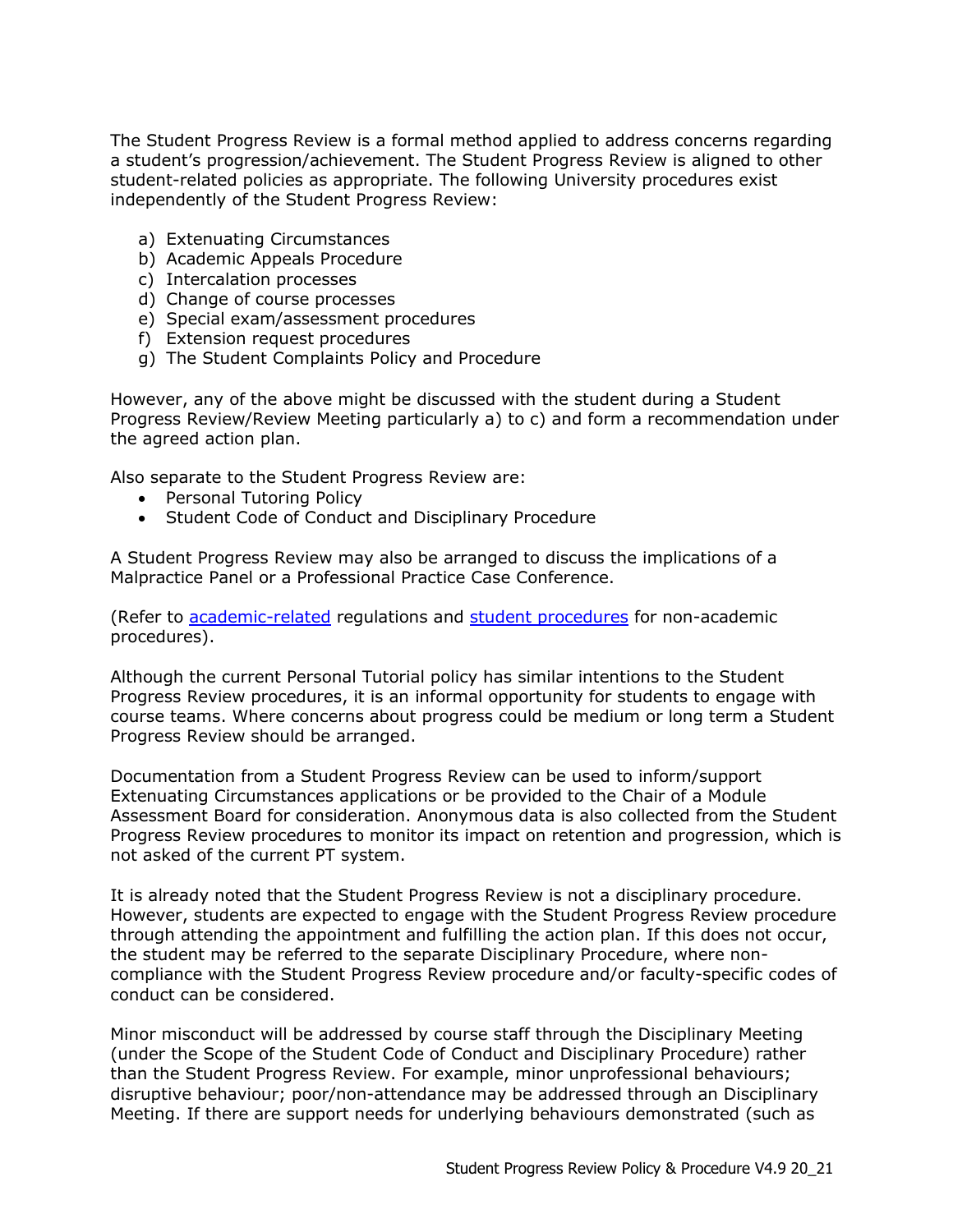poor or non-attendance, minor disruption within sessions, etc) a supportive action plan, not dissimilar to a Student Progress Review plan, can be determined.

In the event that a student perceives that a Student Progress Review has not been applied as it is intended, s/he should outline the concerns to the relevant Programme Leader, not previously involved. The student may also wish to seek advice and guidance from the Students' Union.

#### <span id="page-6-0"></span>**8. Documents, Action Plans and Records Management**

An Action Plan is generated from a Student Progress Review, providing an overview of discussions, recommendations and the agreed actions. A copy of the action plan is provided to the student and a copy is retained on the student's locally held file. Where relevant, a student may wish to use the action plan to support an Extenuating Circumstances application, or an application for special assessment arrangements, for example.

Following the Student Progress Review, the information may also be copied to other relevant staff, where agreed between the student and PT/equivalent. This should be noted on the Action Plan.

These records may be used by a Presenting Officer if a referral to the Disciplinary Procedure become necessary, ie: where the student has made no attempts to engage with or fulfil the agreed actions/recommendations.

Anonymous data from these records is extracted for reporting purposes (to relevant Committees, Academic Board and relevant external bodies.

The University is committed to complying with the requirements of Data Protection legislation and regulations. Any personal data created as part of this policy will be processed in accordance with the University's Data Protection Act procedures. This includes ensuring that data is held securely, is not disclosed unlawfully and is destroyed at the end of the student's course of study, in line with the University's Records Management procedures.

The University also aims to ensure that users of this policy are aware of Data Protection, Freedom of Information and Records Management issues associated with this policy.

#### <span id="page-6-1"></span>**9. Disability Discrimination, Equality of Opportunity and Equality and Diversity; Impact Assessment Statements**

The Equality Act 2010 places a positive duty on the University to promote equality of opportunity and covers: Age; Disability; Sexual Orientation; Gender; Gender Reassignment; Pregnancy and maternity; Religion or belief (or a lack of belief); Race; Marriage/Civil Partnership.

This policy and its implementation will be monitored in line with relevant legislation for its impact on different groups categorised, for example, by race, gender, age, disability and other categories as appropriate. This process will provide a check on whether there are any differences and allow the University to assess whether these differences have an adverse impact on any particular group such that appropriate action is taken.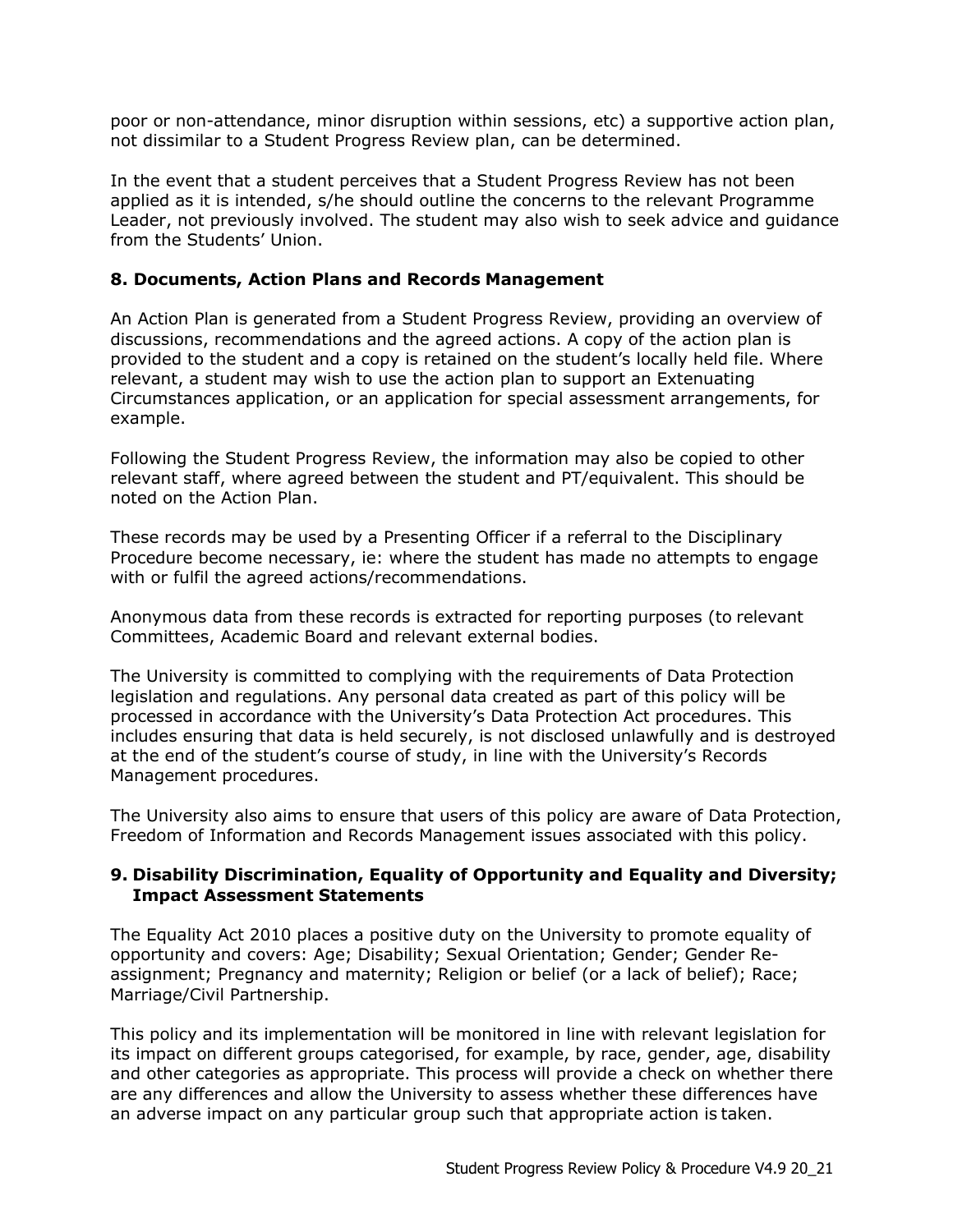#### <span id="page-7-0"></span>**10. Risk Management Statement**

Failure to operate this policy and offer support in addressing student concerns may have an adverse effect on retention, student achievement and student satisfaction. Additionally, there is a risk that the University would not be in a position to meet requirements in reporting data to relevant external bodies, for example HEFCE and OFSTED.

[Back to contents](#page-0-0)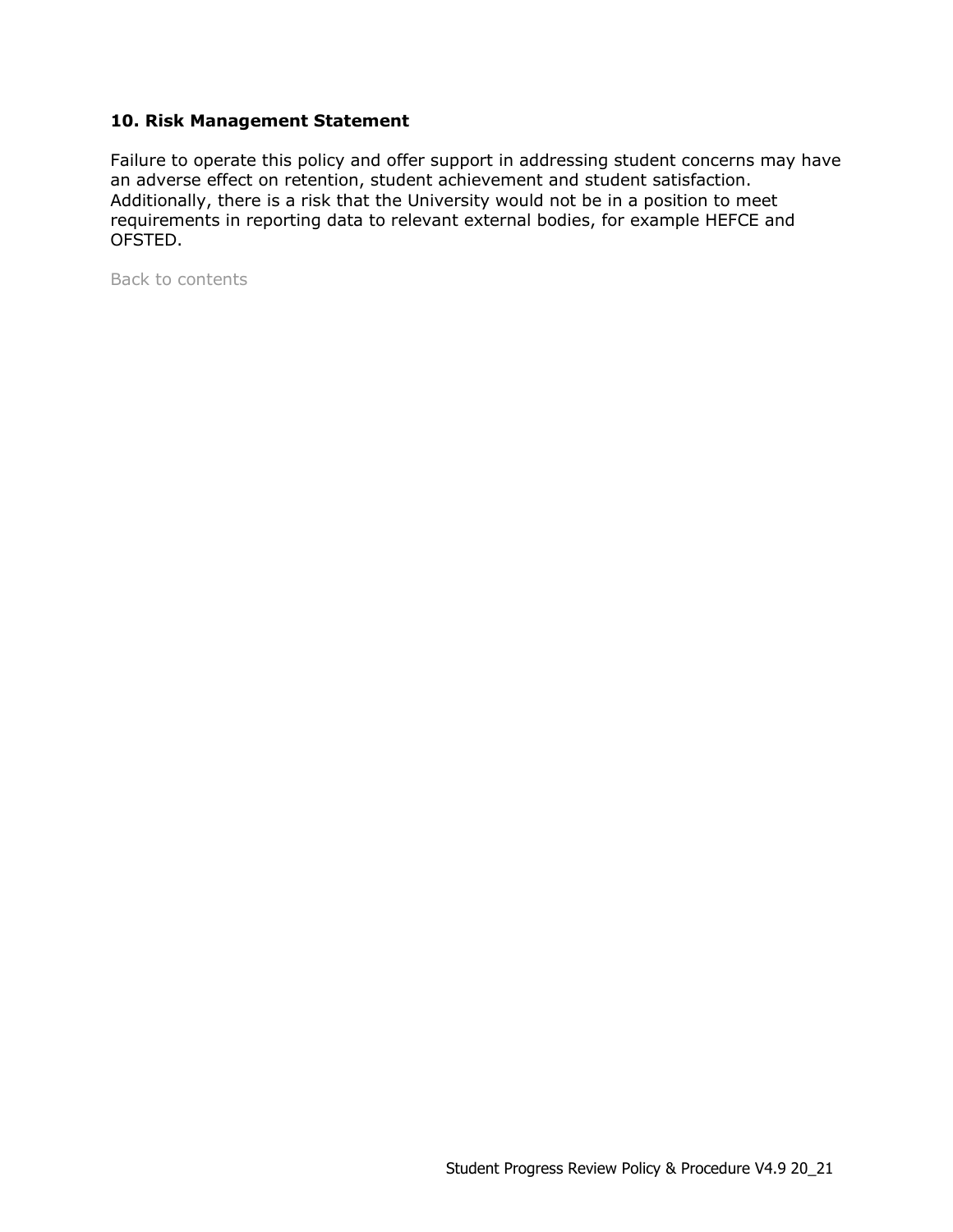## **STUDENT PROGRESS REVIEW PROCEDURE**

### <span id="page-8-0"></span>**1. Introduction**

The Student Progress Review provides a structured forum for concerns about a student's progress to be raised, discussed and wherever possible, for an action plan to be created to support the student in moving forward.

It is a procedure that can be initiated by either a student or tutor where it is believed that progress may be affected, or is being affected, by underlying concerns. Within the procedure are three possible steps – not all of which may be required (see Appendix 1: Student Progress Review Flow Chart):

**Student Progress Review (SPR)**: the initial meeting requested by either a student or PT/equivalent to discuss the progress concerns, identify signposting opportunities where appropriate and agree an action plan. A Student Progress Review would also be held when a student returns from intercalation, to support reintegration to studies, or it can be called upon to address implications resulting from the Disciplinary Procedure (although the Student Progress Review would not be an extension of the disciplinary investigations).

**Review Meeting 1 and 2 (RM 1 and 2)**: there may be up to two Review Meetings, intended to review the progress against the action plan agreed at the initial Student Progress Review. Together, the student and PT/equivalent can evaluate the effectiveness of the action plan and confirm achievements and, where necessary, make revisions. The Review Meeting may also be used to discuss a Learning/Assessment Contract following a Module Assessment Board.

## <span id="page-8-1"></span>**2. Advice, guidance and support**

Students are encouraged to discuss their concerns with the Students' Union which offers all students registered at University of Cumbria confidential support, advice, information and sometimes, if requested, can accompany students to meetings arranged under these procedures. Further information and contact details for members of the Students' Union Information and Advocacy Service team can be found on the Union's website: <http://www.ucsu.me/support>

Additionally, students can be accompanied to the Student Progress Review. This could be a member of the Students' Union or a University-friend but it is expected that the student him/herself will engage directly with the tutor hosting the meeting and the family member be in attendance in support only. It should be noted that information relevant to the concerns may be discussed that the student has not made the person accompanying them aware of.

## <span id="page-8-2"></span>**3. Convening and engaging with the Student Progress Review**

Students are also encouraged to request an appointment themselves and can do so with their Personal Tutor (PT); additionally, the PT may arrange an appointment.

Ideally, a Student Progress Review will take place face-to-face. However, it is recognised that some students may have difficulty in travelling to a main campus at the relevant times. Where there is agreement from both the student and the PT it is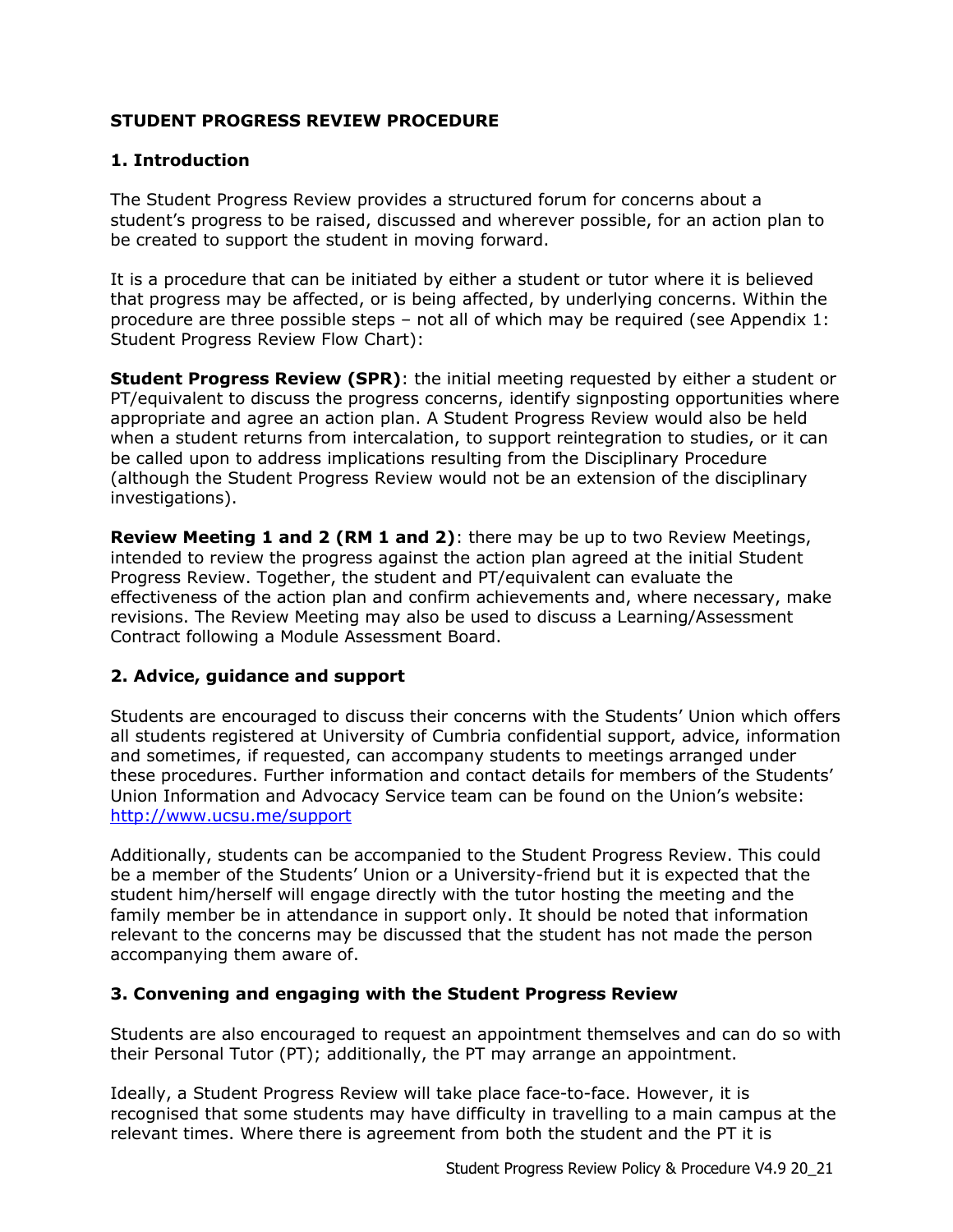<span id="page-9-1"></span>possible, therefore, for the Student Progress Review to take place using other methods (eg. by telephone, email or video conferencing where available). The Student Progress Review will be recorded on an action plan and the student will receive a copy for reference. The procedure is the same when requesting an initial Student Progress Review or any subsequent Review Meetings.

Students can:

- i. Contact PT and ask that a Student Progress Review/Review Meeting is arranged.
- ii. Provide suggested dates and times for the appointment (it may not be possible to use those dates – alternatives will be discussed).
- iii. Provide information regarding the nature of the concerns if possible. This can help PT prepare for the appointment.
- iv. Provide relevant contact details so the appointment can be confirmed.

PT should:

- i. Write to the student providing an appointment date, time and location for the Student Progress Review/Review Meeting, giving reasonable notice – via the student's university email address.
- ii. Provide information regarding the nature of the concerns if possible. This can help the student prepare for the appointment. The letter will incorporate some information about the Student Progress Review aims and intentions and will indicate who will be present at the appointment.
- iii. Ask the student to confirm attendance.

## <span id="page-9-0"></span>**4. The Student Progress Review**

The Student Progress Review is a collaborative meeting between the student and PT, allowing for discussion with a focus on:

- Identifying and clarifying the nature of the concerns.
- Working through possible solutions.
- Agreeing an action plan as a way forward, including any appropriate recommendations and signposting opportunities (see S6 below).

Once agreed, a copy of the action plan will:

- Be provided to the student.
- Be placed on the locally held student file.
- Be forwarded to any academic staff/professional services as agreed at the appointment.

In the event that a student perceives that a Student Progress Review or Review Meeting has not been applied as it is intended, it is recommended that contact is made with the [Students' Union Advice Service.](http://www.ucsu.me/support) If the student would like to do this more formally, s/he can outline the concerns to the Head of Department, if s/he wasn't involved in the appointment. If this member of the team has been involved, the student may wish to contact the Students' Union or [Course Information Point](http://www.cumbria.ac.uk/StudentLife/Support/YourStudies/CourseInformationPoint/Home.aspx) to identify the appropriate person.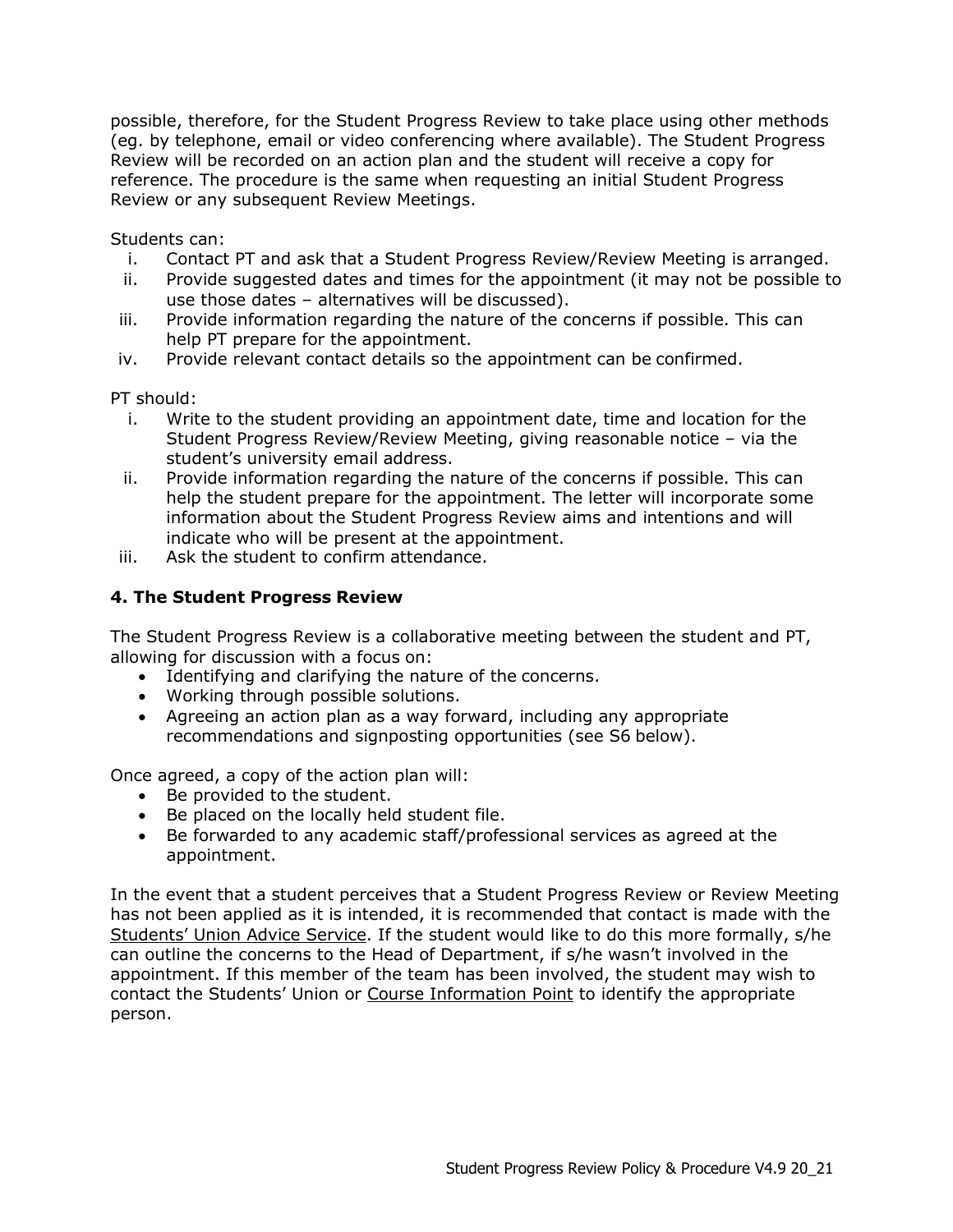### **5. The Review Meeting**

The Review Meeting is again a collaborative process with PT and student looking back to the Action Plan agreed at the Student Progress Review and evaluating the progress made. It can be an opportunity to identify achievements as well as any areas for ongoing attention and if necessary review the effectiveness of signposting recommendations. A revised Action Plan may result, with the copies being disseminated as above, to all necessary parties.

## <span id="page-10-0"></span>**6. Signposting Opportunities**

It is recognised that in order to support a student in moving forward, actions and recommendations may fall outside of the immediate academic area. Signposting to other services within or external to the University may be helpful. These will be specific to the student and the concerns discussed. Some examples of signposting include, but are not limited to:

- Referral to a procedure noted in Student Progress Review Policy S7: Relationship to other University Procedures.
- Recommendation to seek information or advice from:
	- $\circ$  Occupational health, a GP or other relevant health care service.
	- o External services such as Citizen's Advice.
	- o Internal Services such as the University's:
		- Information Services, for example:
			- Use of literature, e-books, on-line journals, search and delivery methods etc.
		- Student and Staff Services, for example:
			- **EXECT** Health and Wellbeing team (eg for: information, advice and guidance relating to disability, specific learning needs, counselling, mental health and wellbeing).
			- Academic Skills and/or Career and Employability teams (eg for: information, advice and guidance on developing an appropriate academic writing style and learning strategies for effective studying as well as increasing your employability by helping with career planning, current and further study options and applying for jobs).
		- Accommodation Officers (eg for: living in halls of residence, being an international student and use of student-related procedures such as making a complaint, or bullying).
	- Students' Union for information, advice and guidance relating to any of the actions and/or recommendations within the Action Plan.

**Note:** The Student Progress Review is not a disciplinary process; such matters should be referred to the separate Student Code of Conduct and Disciplinary Procedure. However, where a student fails to attend a Student Progress Review without good reason or makes no attempts to fulfil the action plan, a referral to the Disciplinary Procedure may be considered (Student Progress Review Policy S2: Aims and Objectives).

(Refer to [academic-related](http://my.cumbria.ac.uk/StudentLife/Support/YourStudies/AssessmentandExams/AcademicRegulations.aspx) regulations and [student procedures](http://www.cumbria.ac.uk/studentprocedures) for non-academic procedures).

[Back to contents](#page-0-0)